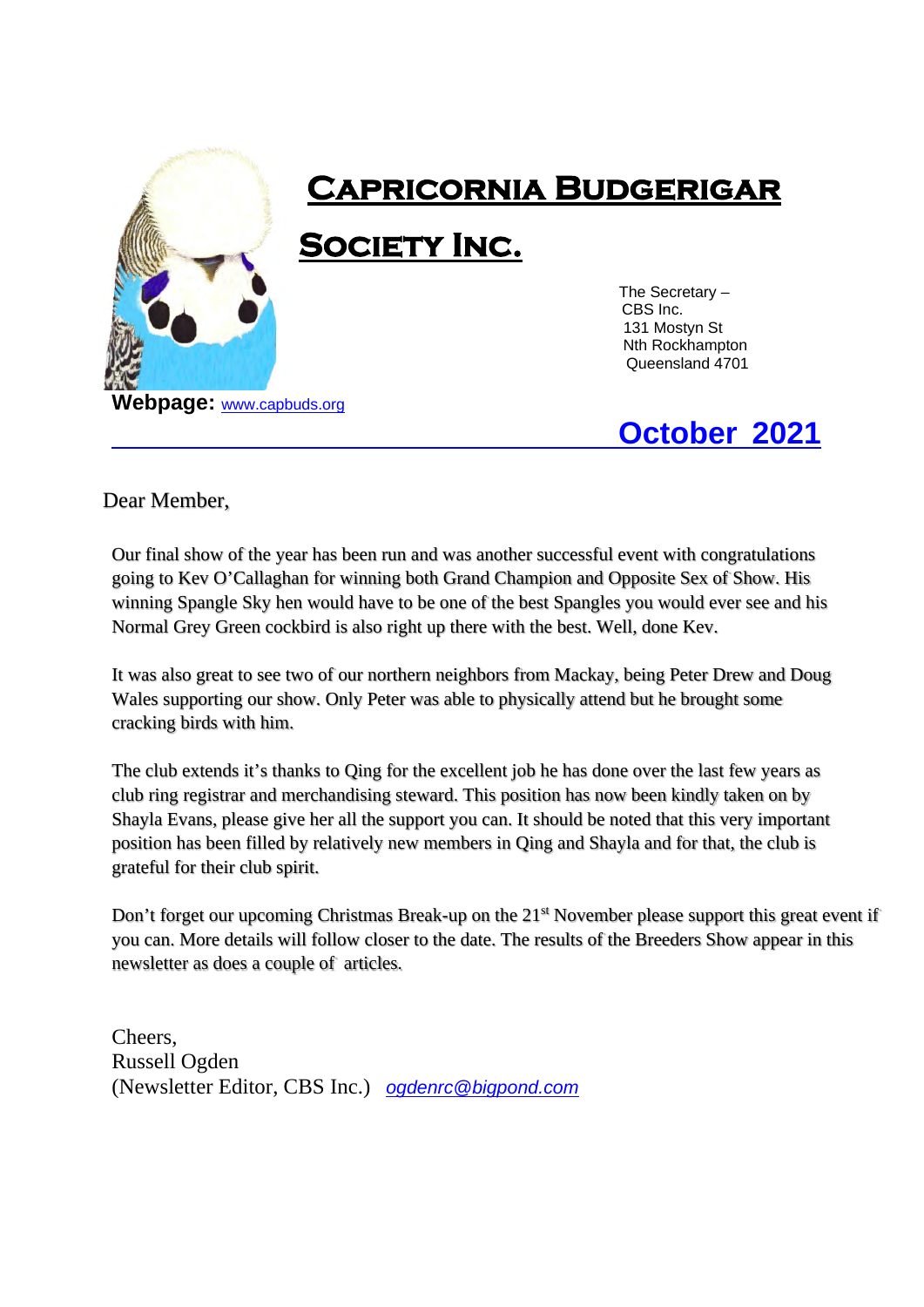## **MEMBERS INFORMATION PAGE**

**• Committee Members: Confirmed at AGM** 

#### •

| President:                    | John Agnew           | 0408 361 762 |
|-------------------------------|----------------------|--------------|
| Vice-President: Ian Schneider |                      | 0408 287 709 |
| Treasurer:                    | <b>Scott Eriksen</b> | 0419 776 837 |
| Secretary:                    | <b>Rodney Vidler</b> | 0434 762 399 |

- EMAIL Addresses: To allow for more efficient distribution of club information, please forward a test email or your email address to cbudgerigars@gmail.com and for newsletters to *[ogdenrc@bigpond.com](mailto:ogdenrc@bigpond.com) Thanks to all those who have forwarded these details previously.*
- **SHOW & WIN.!!!!!!!!** Starting at our 2021 Breeders Show, you will become eligible to win a \$200 Credit at our Annual Auction by showing at the 3 Major Shows (Breeders 2021, Annual 2022, Young Bird Show 2022). You will receive one ticket for showing 1 to 10 birds, 2 tickets for 11 to 20 entries, etc. After the Young Bird Selection Show in 2021, the winner will be drawn. The more you show, the better chance you have to win. It is only open to CBS Inc members. You must show at all 3 shows unless you are judging the show or are genuinely ill or have a family emergency. The aim of this incentive is to encourage members to show consistently at all 3 shows*.*
- Services Section: The Club Shirt is now being worn by many members. If you want to purchase one, contact Shayla Evans 0408 731 846 (Please do not call after 7:00 pm) Shayla will also have a supply of 2021 rings, (60 cents each and sold in lots of 25, postage is extra \$5.00) and show cages and cage fronts if anyone needs some.
- Future CBS Variety of the Year are as follows: 2022 :- Normal Green. These are judged at the Annual Show each year.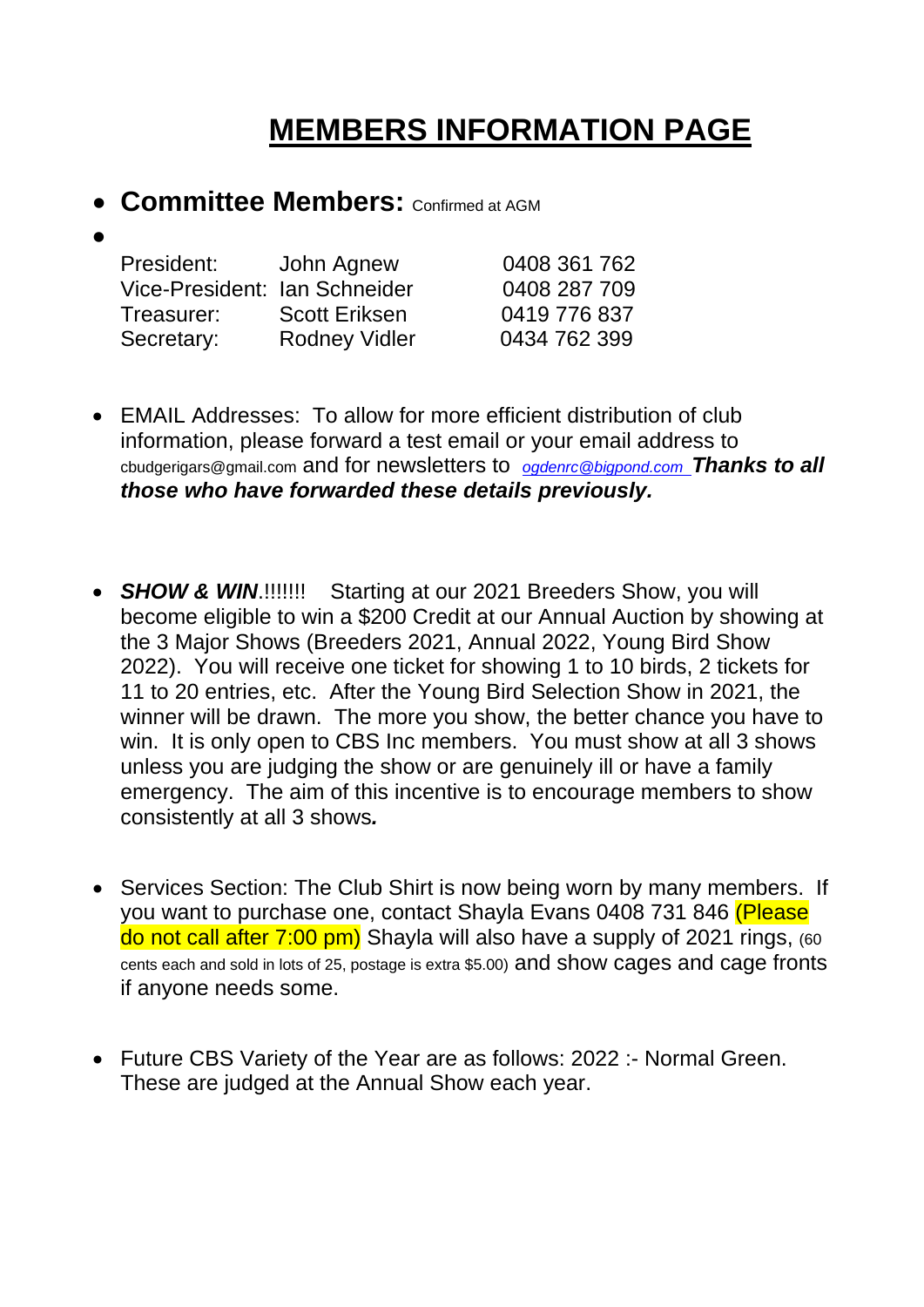### **BUDGIES** with FRED WRIGHT



**A purpose-built table or a seed bench can be used to protect youngsters. Marbles reduce chances of squashed chicks.**

# Breeding problems, simple solutions

**When** you are sure the hen is feeding the

older chick can be removed and placed back in its original box.

THERE are always new people coming into budgies and every time a new fancier enters a breeding season the same problems come up time and time again.

Let's start by apologising to the old hands who have heard it all before, but it's vital that we help our newcomers and get them through the first couple of years successfully — and as we hear time and time again we never stop learning so maybe there is something for everyone here.

Chicks attacked as they leave nest boxes is the most common call from new fanciers when they are in a panic. Fanciers have no idea what to do when they see blood and the chicks almost scalped. It's upsetting and we all know it's a problem.

Its probably caused when the pair are keen to get on with the next round of eggs and the first round chicks are getting in the way. Chicks try to climb back into the nest box and the parents don't want that to happen so they attack to keep the chicks out.

Sometimes it's the cock, sometimes the hen but the sign to watch out for will be the blood about the face of the culprit. Frequently I feel it's the cock attacking because the youngsters are getting too much attention from the hen.

Once it's happened there is little that can be done. It's a great advantage if the fancier spends a lot of time in the bird room because you will hear the cry from the youngsters being attacked.

It's all about prevention and that means offering small boxes in the corner of the cage, maybe a very small table where the babies can get away from the parents. Many fanciers place feeding dishes on a feeding tray and the chicks can climb under the tray to escape.

I always try to get babies away from the parents as soon as I see babies feeding themselves and it's why I offer millet sprays in nest boxes, so the babies know what to do when they leave the boxes they instantly feed on the sprays.

The problem occurs because the parents are breeding fit and are keen to breed. Unless they are fit you are not going to get fertile eggs so it's in all breeders' interest to get them fit — but if they are fit they are likely to attack chicks.

If you notice that a cock seems to be ready to attack the chicks I would take the cock away and leave the hen to complete the rearing.

It might be necessary to re-introduce the cock every day to mate with the hen but don't leave him in the cage or he is likely to attack

chicks. If he does not instantly mate take him away

and try again an hour or so later. **CLEAR EGGS IN FIRST NEST, WHAT DO**

**WE DO?** I would instantly look at the pair. Check

that both birds are breeding fit and they look as if they are keen to breed. If feathers around the vent have not been cut or removed I would do it.

Lots of budgies are now thick feathered and sperm from the cock might not be getting through to the hen. I would trim cock and hen but it's probably more important to do the cock because his tail drops when they mate and that will compact the feathers and the hen's tail is raised.

If the hen has laid a full clutch it should be six or more eggs, if its

fewer than five I would suggest the hen is not fit and I would separate the pair and try again in a few weeks.

We should look at the age of the birds. Hens of eight months or more are old enough to breed if they look fit. Younger hens will breed but I fear it spoils them for a second season.

Breeding with a young cock does not damage the cock but sometimes cocks that are too young, and by that I mean six or seven months, might be too young to produce sperm.

I am not sure what's happening in Australia but in Europe many

experienced breeders are milking a cock when they select cocks for breeding and check he is producing sperm. If he is not producing sperm there is little point in pairing him up. newly-hatched chick the

It's not a difficult technique and is well worth perfecting for successful breeding.

When I pair up I try to pair an experienced breeding bird with one that has not bred

before and I try not to use two young birds that have never bred before.

If my first round eggs were all clear I would check for any obvious reason and if there is nothing to suggest why that happened I would take the eggs away, stop entry to the box for up to a week and hope the second round of eggs at least produces some fertile eggs.

If they are clear I would break the pair and try again later. **YOUNG HENS NOT FEEDING THEIR FIRST-TO-HATCH BABIES:** This is a common problem. We might think that hens will feed their babies but it does not happen every time.

Far too frequently the first chick to hatch is not fed and we find it dead and squashed in the nest. It seems to me that some hens don't seem to know how it's done and we might have to teach them how to feed.

It's worth repeating the advice I have given many times — I place a large marble in the nest box at the time the first egg is laid. I do that as a matter of routine and the advantage comes when the first chick hatches by reducing the chance of that chick being squashed rather than not being fed. We are never sure

Sometimes the second chick to hatch gets fed so it ceases to become a problem. However once two chicks have not been fed we have to be proactive and do something about it.

I place an older chick into the nest — it needs to be old enough to call and demand food from the hen. A chicks that's about six or seven days old does the job well.

That teaches the hen to feed and once she is feeding she will almost certainly feed the next chick that hatches. When you are sure the hen is feeding the newly-hatched chick the older chick can be removed and placed back in its original box.

My experience is that once the hen feeds she will continue to feed and usually feeds well.

**NOTE:** When things go wrong new breeders become anxious and frustrated.

They might feel they should know how to deal with the problem but they don't have the experience.

There are clubs, experienced fanciers and plenty of help about to offer support.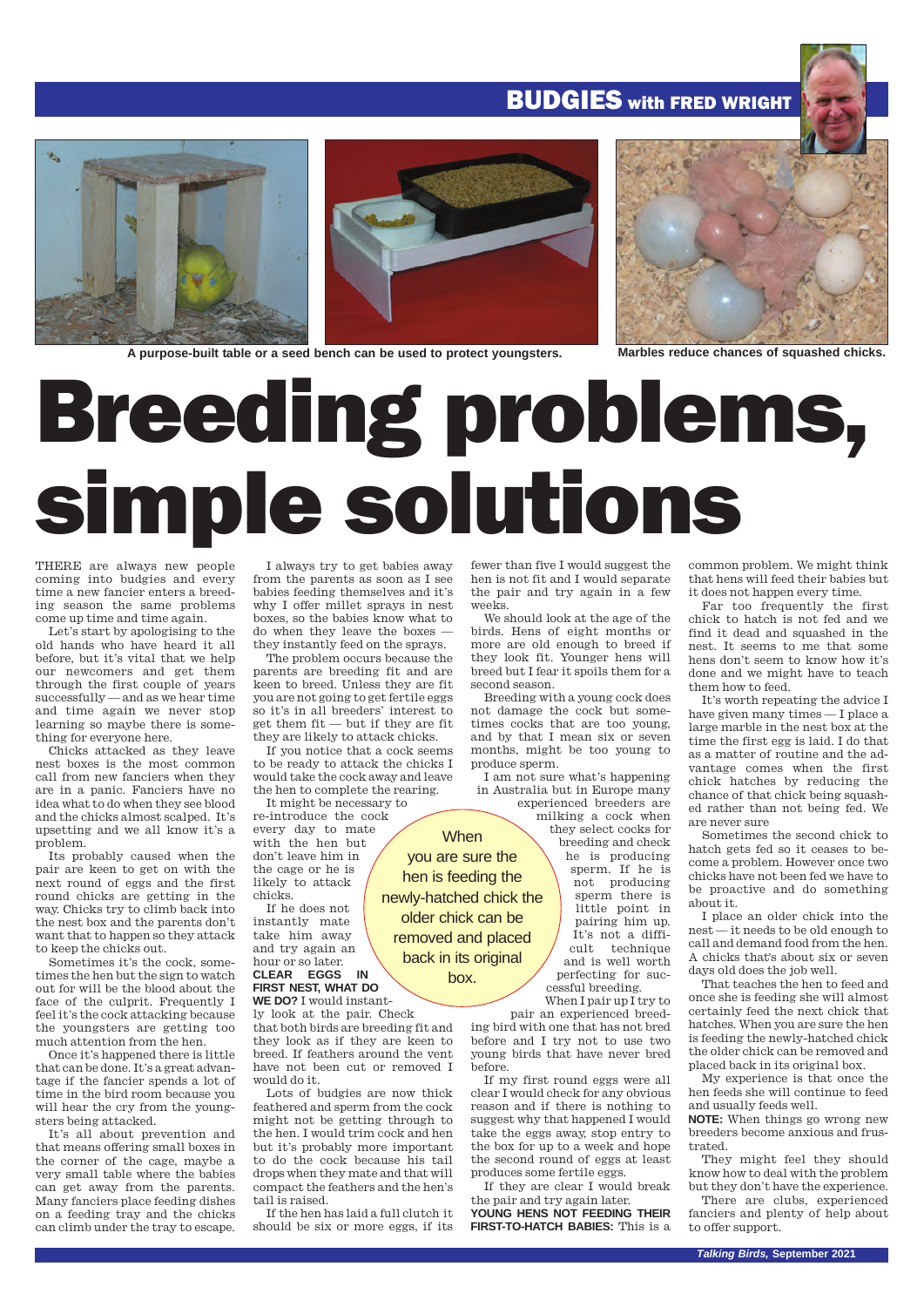**BUDGIES** with DON BURKE



# Misfits and mongrels are definite beauties

EVERYONE breeds mistakes from time to time.

You know the ones — budgies that simply don't fit into classes at exhibitions so you can't show them in any of the classes that matter.

You can only exhibit your bird in "Any other colour or variety" classes which are not eligible for major awards at shows.

These are the garbage classes for rubbish birds.

For the record, no budgie has ever won the Melbourne Cup.

No budgie has ever pulled a baker's wagon.

There are no recipes for budgerigar pie.

You can't ride them or use them to do hard labour nor can you eat the little creatures.

We breed them to look pretty! Why then are the prettiest bud-

gies unwelcome at shows?

What has happened to our budgie clubs that they have utterly lost the plot?

Rainbow budgies are the world's most popular budgerigar variety yet they live in a twilight world unwelcome at almost every budgie show.

Australia, the originator of the rainbow, has never even developed a Standard of Perfection so that we could exhibit them here.

Vast numbers of rainbows are bred and kept in Thailand, India, Pakistan and right through Asia and the Middle East and northern Africa. But not in their HOME country.

And what about classes for ultraviolet coloured budgies?

Imagine if we initiated special classes at shows for budgies with the most attractive UV colours.

Every hall that I have attended during a budgie exhibition has a room that could be blacked out and used for UV classes.

Imagine a room full of glowing budgies. How good would that be? It would attract many new

members and lots of kids. Yet budgie clubs just do not do

these sorts of things —they don't innovate.

See UV light photos on the next page.



**Technically this bird is rubbish, a mongrel. It matters not that it is beautiful. It is a White Cap Seafoam Cinnamonwing Rainbow and a nice one at that. But it belongs nowhere because an invisible committee of old men decided that and budgie club members have no say in it.** 

**A simple club for breeders of pretty little budgies is weighed down in undemocratic bureaucracy. But there are other pretty little budgies on the outer.**



**This is a mongrel too. Budgie exhibitions the world over will reject this pinkish-lavender mongrel, another rubbish bird. It is a Red Violet Clearwing Fallow but clearwing fallows have no respectable place at budgie exhibitions. Why? Well it is another undemocratic decision from a committee of grumpy old men. How could this happen? How could members lose control of their pretty budgie clubs?**



**And what about Opaline Fallows, above. Surely someone would love to breed them, with their pink eyes?**

*Talking Birds,* **September 2021**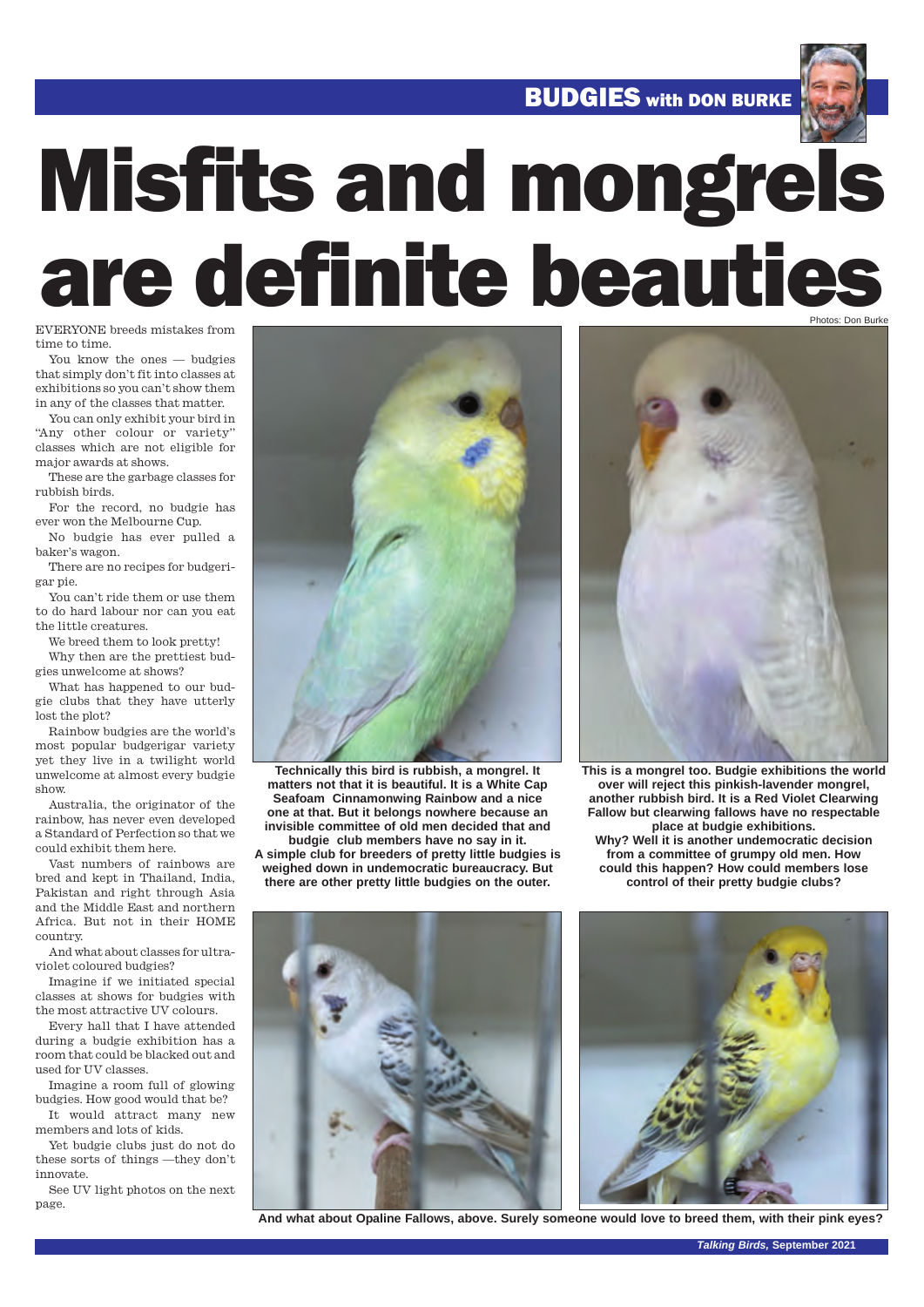### *Talking Birds* — the only place to find the latest bird news

# Misfits and mongrels are definite beauties



**Above is a budgie in a very dark room lit by black UV lighting. These colours are invisible to humans, but they glow under UV black lights.**



**Above is a lutino hen under normal light. Below, under black UV lights in a darkened room, she looks entirely different.** 





**And you, dear reader, wouldn't you like a Violet-Sky White Cap Rainbow? Just look at those colours. Well you can't exhibit one if you breed or buy it other than in a class for mongrels: AOV or AOC. The Australian Heritage Budgerigar Association is committed to supporting beautiful budgies and is deeply committed to supporting new varieties and colours that our members want.**





**And this beautiful cock bred by AHBA member Hilton Smith. It is probably an opaline spangle greywing violet, but who cares? Describing each budgie by its genetic parts is often irrelevant. If it is attractive there should be a class for it at shows if enough people like it. This surely is the fundamental bedrock of a Democratic club? Club officers believing that they know what is best for the members are acting improperly. That must change.**



**The great news is that different mutations of budgies have more and more UV pigment. By accident, breeders have selected new mutations that have UV pigment spread in much larger areas than wild budgies have. On the upper left is an English yellowfaced dilute. Below is the same hen under black UV light. Her entire face and her wings are awash in UV pigment. If you look at the Lutino hen in the photos on the right hand side of this page you will see her much smaller areas of UV pigment — forehead and the stripes next to her cheek patches. That is the pattern that all wild budgies have. White Cap budgies have even more UV pigment again. There is so much fun ahead for us if we select for ever-more UV colouring on our budgies. Budgie clubs are rapidly shrinking, maybe Ultraviolet classes might get us new members and help budgerigar clubs to survive.**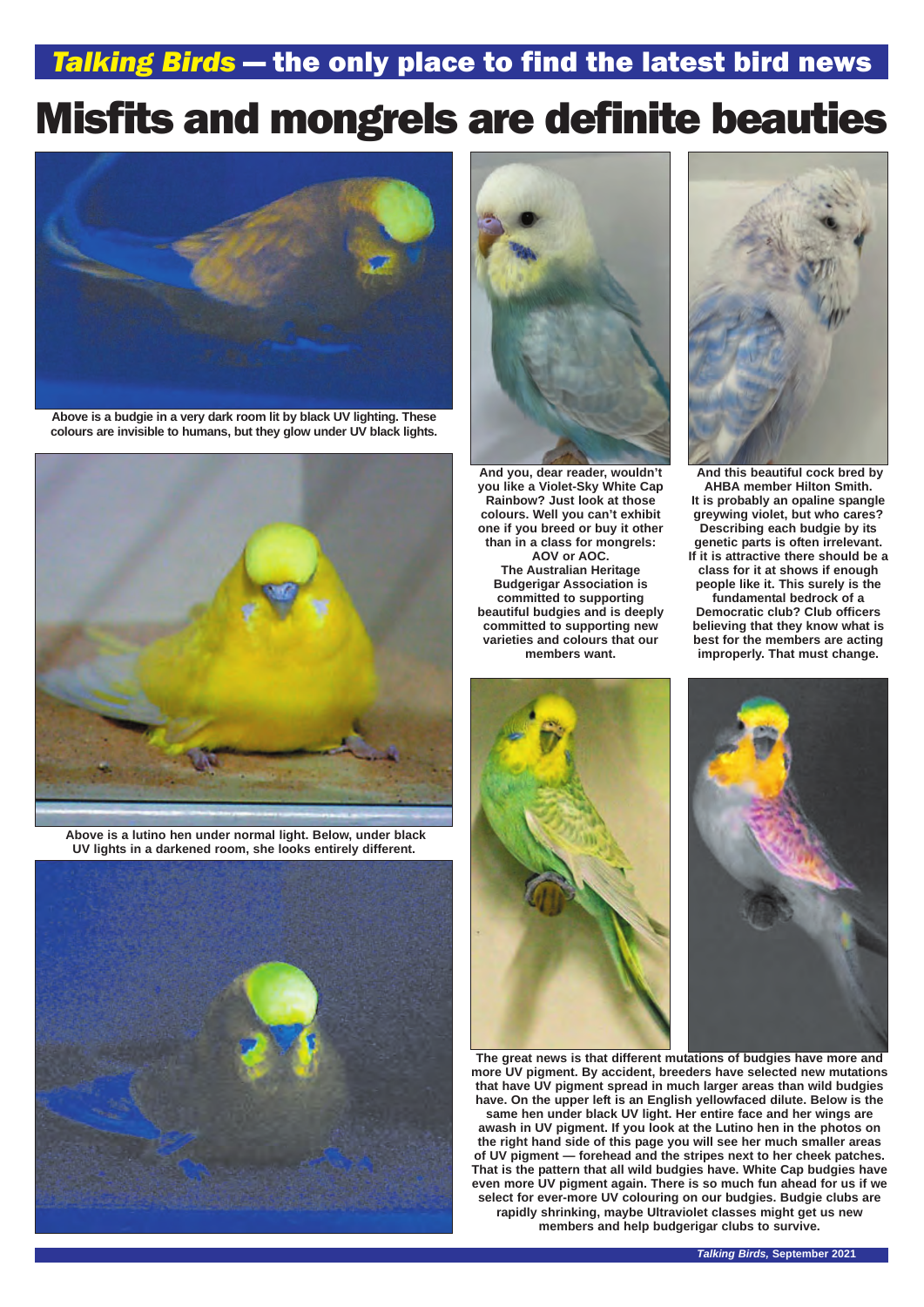## **A Bit of a Giggle**

The mother-in-law came around for dinner the other night. We had just about finished the meal and she asks me why the dog keeps staring at her. I replied "Because you're using his plate"

A new comer to a small outback town, goes into the town's only pub to get to know the locals and says to the publican "A beer for me, a beer for you and a beer for everyone in the bar". After drinking his beer he decides to leave and the publican says" Hey what about paying for these beers". "Can't, I've got no money". The newcomer replies. So, the publican beats the living daylights out of him.

The next night the newcomer comes into the pub again and fronts up to the bar and again says to the publican "A beer for me, a beer for you and a beer for everyone in the bar". The publican is a bit warry, but decides the newcomer wouldn't try the same thing again, so pours the beers. After drinking his beer the newcomer starts to leave and the publican again asks him about paying for the beers to which the newcomer replies "Can't, I've got no money". So the publican beats the living daylights out of him.

The following night the newcomer again fronts up to the bar and says "A beer for me and a beer for everyone in the bar". The publican replies "What no beer for me". "Nah! You get violent when you drink".

A young blonde lady who lost her job due to the pandemic decides to start up a handyman business to earn money. She goes to the affluent part of the city to canvass the neighbourhood. The first house she calls at an older gentleman answers the door and she gives him her spiel. He replies "I suppose that the porch needs repainting, how much". She gives him a price of \$50, and her tells her to go ahead and she will find the paint, brushes and everything she needs to do the job in the shed.

The gentleman goes inside and tells his wife about the job and the price, to which she is sceptical. "That seems awfully cheap, does she realise the size of the porch?"

About four hours later the lady knocks on the door to announce she has completed the job and to get paid. "I had plenty of paint so, I gave it two coats. By the way it isn't a Porsche it's an Audi".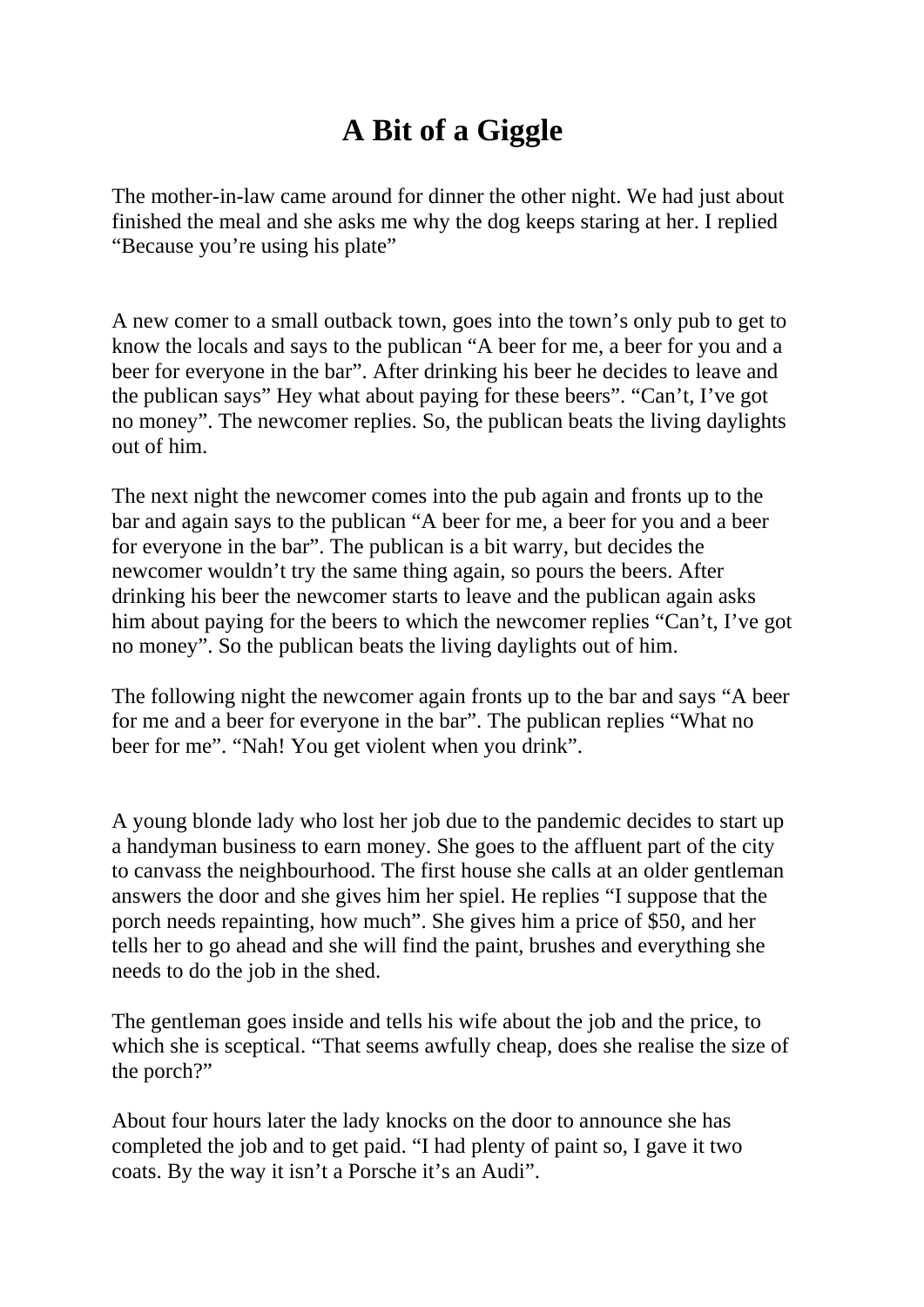# **Capricornia Budgerigar Society Inc.**

Breeders Show 25/09/2021

Judge :- *Scott Eriksen*

| $\sim$<br>$\sim$ $\sim$ $\sim$ $\sim$ $\sim$ $\sim$ $\sim$ $\sim$ |                                  |                                                                         |                    |  |
|-------------------------------------------------------------------|----------------------------------|-------------------------------------------------------------------------|--------------------|--|
| <b>Class</b>                                                      | <b>Ring</b><br>No:               | <b>Description</b>                                                      | <b>Breeder</b>     |  |
| <b>Grand Champion of Show</b>                                     | QNC-19-<br>OC-209                | Spangle Sky Hen                                                         | O'Callaghan Family |  |
| <b>Ch Opposite Sex of Show</b>                                    | $QNC-21-$<br>OC-697              | <b>Spangle Grey Green</b><br>Cock                                       | O'Callaghan Family |  |
| <b>Best in Show 1-5</b>                                           |                                  | Cage 133 O'Callaghan Family - Cage 151 O'Callaghan Family -             |                    |  |
|                                                                   |                                  | Cage 032 Peter Drew - Cage 059 Qing Wu - Cage 179<br>O'Callaghan Family |                    |  |
| <b>Ch Young Bird of Show</b>                                      | QNC-21-                          | <b>Spangle Grey Green</b>                                               | O'Callaghan Family |  |
| <b>Champion Beginner of</b>                                       | OC-697<br>MK-19-PD-              | <b>Spangle Grey Green</b>                                               | Peter Drew         |  |
| Show                                                              | 037                              |                                                                         |                    |  |
| <b>Champion Nestfeather of</b>                                    | CBS-21-047                       | <b>Opaline Cinnamon Grey</b>                                            | Qing Wu            |  |
| <b>Show</b>                                                       |                                  | Green                                                                   |                    |  |
| <b>Best Team of 3</b>                                             |                                  | <b>Clearbody Blues</b>                                                  | R & C Ogden        |  |
|                                                                   |                                  | <b>Open Class</b>                                                       |                    |  |
| <b>Champion Any Age Cock</b>                                      | <b>QNC-18-</b><br>OC-094         | <b>Australian White Cap</b><br>Sky                                      | O'Callaghan Family |  |
| <b>Champion Any Age Hen</b>                                       | <b>ONC-19-</b><br>OC-209         | Spangle Sky                                                             | O'Callaghan Family |  |
| <b>Champion Young Cock</b>                                        | $QNC-21-$<br>OC-697              | Spangle Grey Green                                                      | O'Callaghan Family |  |
| <b>Champion Young Hen</b>                                         | $QNC-21-$<br>OC-715              | <b>Australian White Cap</b><br>Sky                                      | O'Callaghan Family |  |
| <b>Champion Nestfeather</b>                                       | $QNC-21-$<br>OC-083              | <b>Lacewing Yellow</b>                                                  | O'Callaghan Family |  |
| <b>Reserve Champion</b>                                           | QNC-19-<br>OC-375                | <b>Cinnamomwing Grey</b>                                                | O'Callaghan Family |  |
| <b>A/ACock</b>                                                    |                                  | Green                                                                   |                    |  |
| <b>Reserve Champion A/A</b>                                       | <b>QNC-20-</b><br><b>RCO-022</b> | <b>Opaline Green</b>                                                    | R & C Ogden        |  |
| Hen                                                               | $QNC-21$ -                       | Cinnamomwing Grey                                                       | O'Callaghan Family |  |
| <b>Reserve Champion Y/B</b><br><b>Cock</b>                        | OC-619                           | Green                                                                   |                    |  |
| <b>Reserve Champion Y/B</b><br>Hen                                | QNC-19-<br><b>RMV-917</b>        | Normal Green                                                            | R & M Vidler       |  |
| <b>Reserve Champion</b>                                           | $QNC-21-$<br><b>RMV-095</b>      | Spangle Gey                                                             | R & M Vidler       |  |
| <b>Nestfeather</b>                                                |                                  |                                                                         |                    |  |
| <b>Beginner Class</b>                                             |                                  |                                                                         |                    |  |
| <b>Champion Any Age Cock</b>                                      | <b>MK-19-PD-</b><br>037          | <b>Spangle Grey Green</b>                                               | Peter Drew         |  |
| <b>Champion Any Age Hen</b>                                       | CBS-20-605                       | Normal Grey Green                                                       | Qing Wu            |  |
| <b>Champion Young Cock</b>                                        | CBS-21-606                       | <b>Dominate Pied TCB</b><br>Opaline                                     | M & S Evans        |  |
| <b>Champion Young Hen</b>                                         | CBS-21-004                       | Normal Grey Green                                                       | Qing Wu            |  |
| <b>Champion Nestfeather</b>                                       | CBS-21-047                       | <b>Opaline Cinnamon Grey</b><br>Green                                   | Qing Wu            |  |
| <b>Reserve Champion A/A</b>                                       | MK-20-PD-<br>047                 | Normal Grey Green                                                       | Peter Drew         |  |
| Cock                                                              |                                  |                                                                         |                    |  |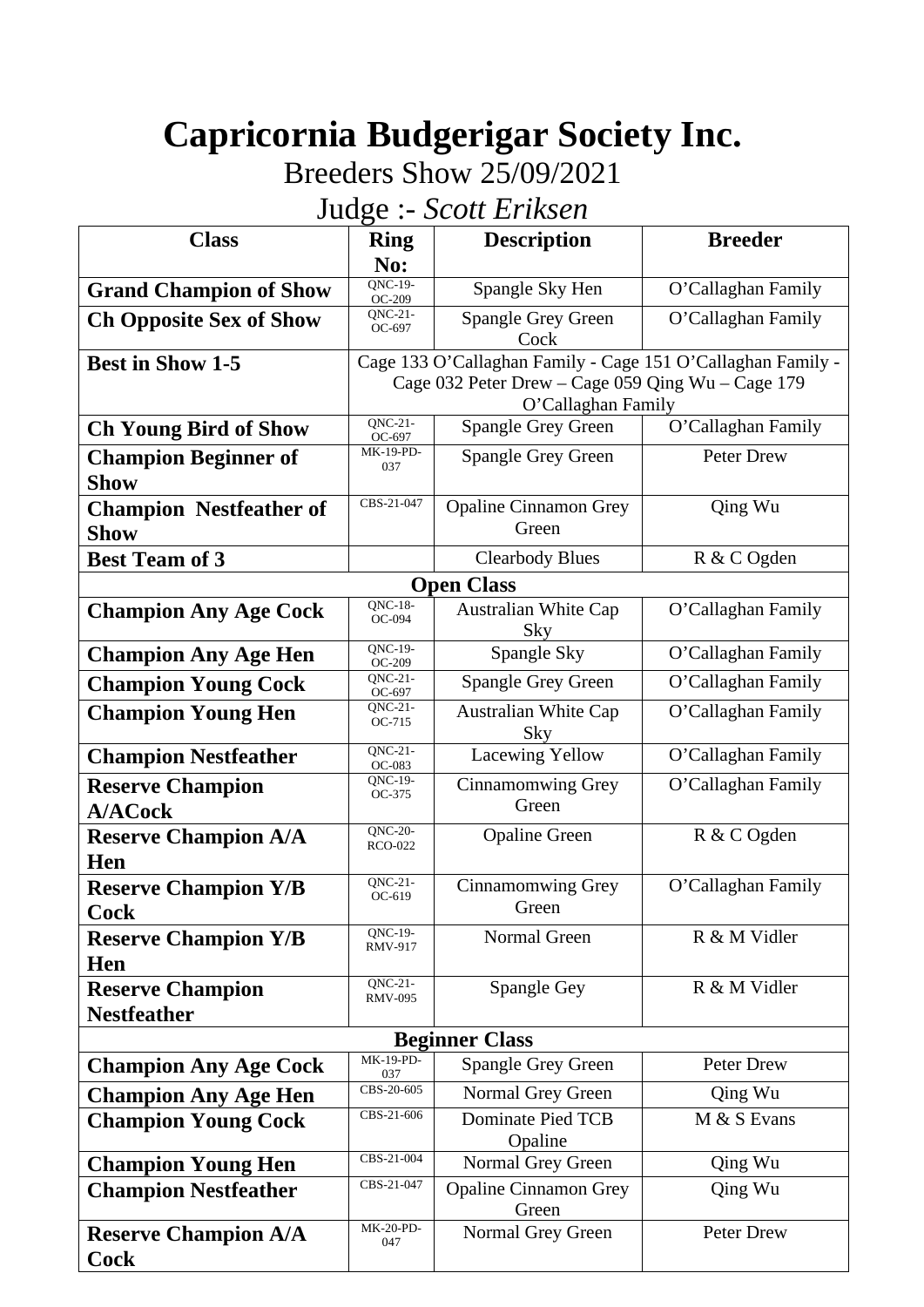| <b>Reserve Champion A/A</b> | CBS-20-913        | <b>Opaline Cinnamon Grey</b> | M & S Evans |
|-----------------------------|-------------------|------------------------------|-------------|
| Hen                         |                   |                              |             |
| <b>Reserve Champion Y/B</b> | CBS-21-661        | <b>Spangle Double Factor</b> | M & S Evans |
| <b>Cock</b>                 |                   | White                        |             |
| <b>Reserve Champion Y/B</b> | CBS-21-006        | <b>Opaline Cinnamon Grey</b> | Qing Wu     |
| Hen                         |                   | Green                        |             |
| <b>Reserve Champion</b>     | $CRS-21-$<br>1203 | Normal Blue Sky              | Qing Wu     |
| <b>Nestfeather</b>          |                   |                              |             |

## **Best of Varieties**

| <b>Class</b>                   | Cage | <b>Breeder</b>       | <b>Ring No:</b>             |
|--------------------------------|------|----------------------|-----------------------------|
|                                | No:  |                      |                             |
| <b>Normal Green</b>            | 159  | R & M Vidler         | QNC-19-RMV-917              |
| <b>Normal Grey Green</b>       | 059  | Qing Wu              | CBS-21-004                  |
| <b>Normal Blue</b>             | 107  | R & C Ogden          | QNC-20-RCO-024              |
| <b>Normal Violet</b>           | 139  | O'Callaghan Family   | QNC-21-OC-626               |
| <b>Normal Grey</b>             | 111  | R & M Vidler         | QNC-20-RMV-071              |
| <b>Yellow Faced Blue</b>       | 141  | O'Callaghan Family   | QNC-21-OC-642               |
| <b>Australian Golden Faced</b> | 114  | <b>Nutley Family</b> | <b>QNC-20-NUT-008</b>       |
| <b>Blue</b>                    |      |                      |                             |
| <b>Black Eyed Self</b>         | 142  | R & C Ogden          | QNC-21-RCO-017              |
| <b>Dilute</b>                  |      | <b>NIL Entries</b>   |                             |
| Lutino                         | 061  | Renz Key             | CBS-21-168                  |
| <b>Albino</b>                  | 043  | Renz Key             | CBS-20-524                  |
| <b>Dark Eyed Clear</b>         |      | <b>NIL Entries</b>   |                             |
| <b>Clearwing</b>               | 143  | Doug Wales           | MK-21-DE-040                |
| <b>Greywing</b>                | 017  | Peter Drew           | MK-19-PD-054                |
| <b>Cinnamonwing</b>            | 145  | O'Callaghan Family   | QNC-21-OC-619               |
| <b>Spangle Double Factor</b>   | 116  | O'Callaghan Family   | CBS-18-1538                 |
| <b>Opaline A.S.C</b>           | 131  | R & C Ogden          | QNC-21-RCO-022              |
| <b>Opaline A.O.S.V</b>         | 064  | Qing Wu              | CBS-21-006                  |
| <b>Clearbody</b>               | 132  | R & C Ogden          | QNC-19-RCO-058              |
| <b>Lacewing</b>                | 027  | Renz Key             | CBS-20-503                  |
| <b>Fallow</b>                  | 174  | R & C Ogden          | $\overline{Q}NC-21-RCO-022$ |
| <b>Spangle A.S.C</b>           | 133  | O'Callaghan Family   | QNC-19-OC-209               |
| Spangle A.O.S.V                | 032  | <b>Peter Drew</b>    | MK-19-PD-037                |
| <b>Dominate Pied</b>           | 122  | R & M Vidler         | QNC-19-RMV-081              |
| <b>Danish Recessive Pied</b>   | 034  | Peter Stengord       | QNC-20-RPS-009              |
| <b>Crested</b>                 | 155  | Doug Wales           | MK-21-DE-049                |
| <b>Australian White Cap</b>    | 179  | O'Callaghan Family   | QNC-21-OC-715               |
| <b>AOV/AOSV</b>                |      | <b>NIL Entries</b>   |                             |

Total Number of Entries :- 177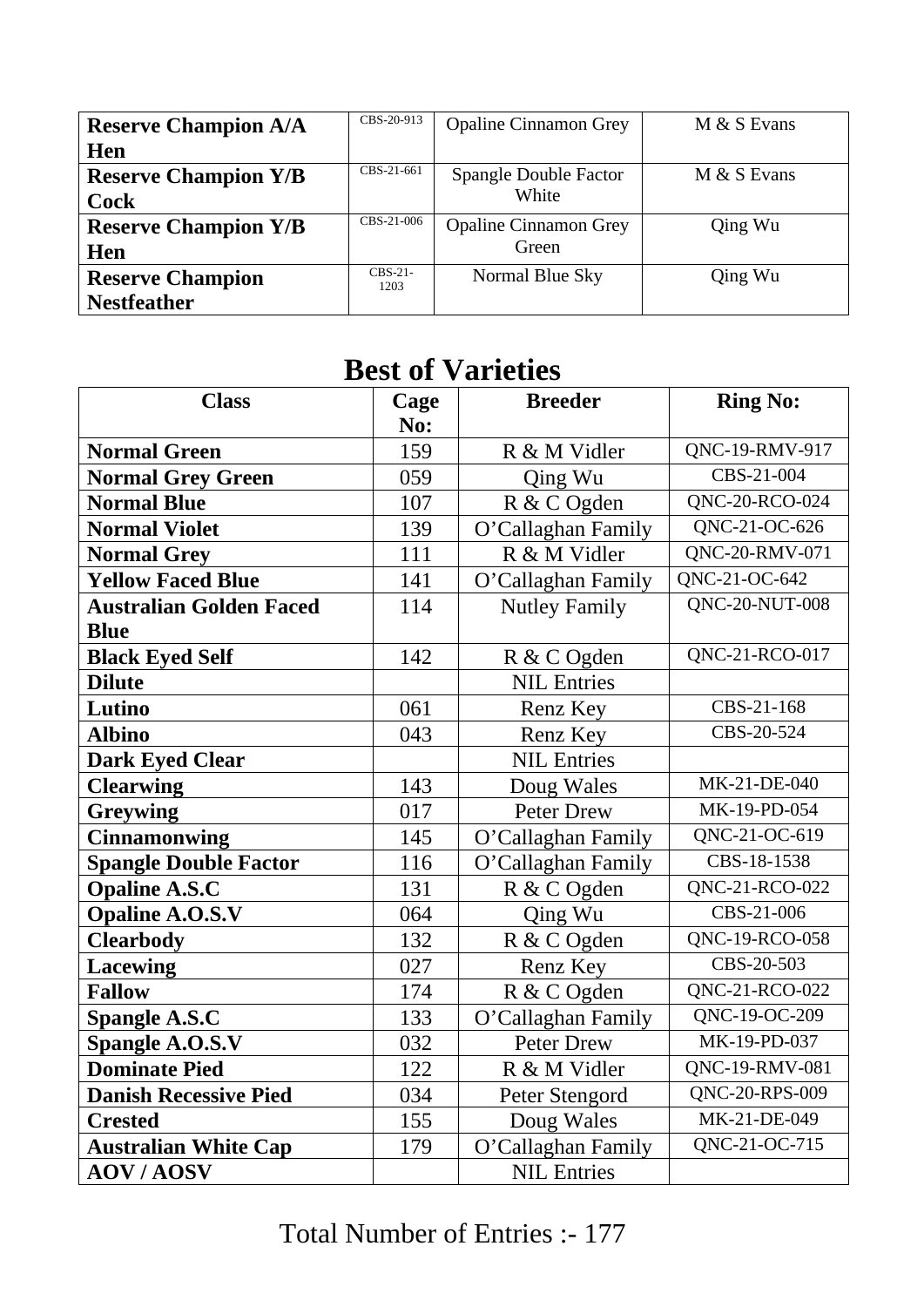## **CBS Inc.---Calendar of Events---2021**

Note that some Friday Night meetings have been changed to follow a Show or Club event.

| Sunday Jan 10                                                                             | <b>ABS</b> Inc Auction                                 | Eagleby, Brisbane                                  |                               |                                                                                                              |
|-------------------------------------------------------------------------------------------|--------------------------------------------------------|----------------------------------------------------|-------------------------------|--------------------------------------------------------------------------------------------------------------|
| Saturday Jan 16                                                                           | <b>Committee Meeting</b>                               | North<br>Rockhampton<br>State High School          | 2.00 pm                       |                                                                                                              |
| Friday<br>Feb 05                                                                          | <b>General Meeting</b><br>Judges Meeting to<br>follow. | North Rockhampton<br>High School (NRHS)            | 7.15pm                        | Table<br>Show<br>A/A &<br>$Y/B$ &<br><b>NF</b><br>FEATURE: Faults in<br>birds and culling<br>Open discussion |
| Saturday<br>Feb 20                                                                        | Social Event                                           | Calliope                                           | 12pm                          | <b>TBC</b>                                                                                                   |
| Friday<br>March <sub>5</sub>                                                              | General Meeting                                        | North Rockhampton High School<br>(NRHS)<br>7.15pm  |                               | Table<br>Show<br>A/A &<br>$Y/B$ &<br><b>NF</b>                                                               |
| Monday<br>March 15                                                                        | <b>Entries close for Annual show</b>                   |                                                    |                               |                                                                                                              |
| Saturday<br>March 20                                                                      | <b>Annual Show and General</b><br>Meeting              |                                                    | Benchi<br>ng by<br>9.15a<br>m | A/A & Y/B & NF<br>Judging commences<br>$9.30$ am                                                             |
|                                                                                           |                                                        | No meeting in April as after<br><b>Annual Show</b> |                               |                                                                                                              |
| Easter - 2 <sup>nd</sup> April to 5 <sup>th</sup> April                                   |                                                        |                                                    |                               |                                                                                                              |
| Friday<br>CBS Inc. ANNUAL AUCTION ENTRIES DUE TODAY!!!!!!!! And Wynnum Auction<br>April 9 |                                                        |                                                    |                               |                                                                                                              |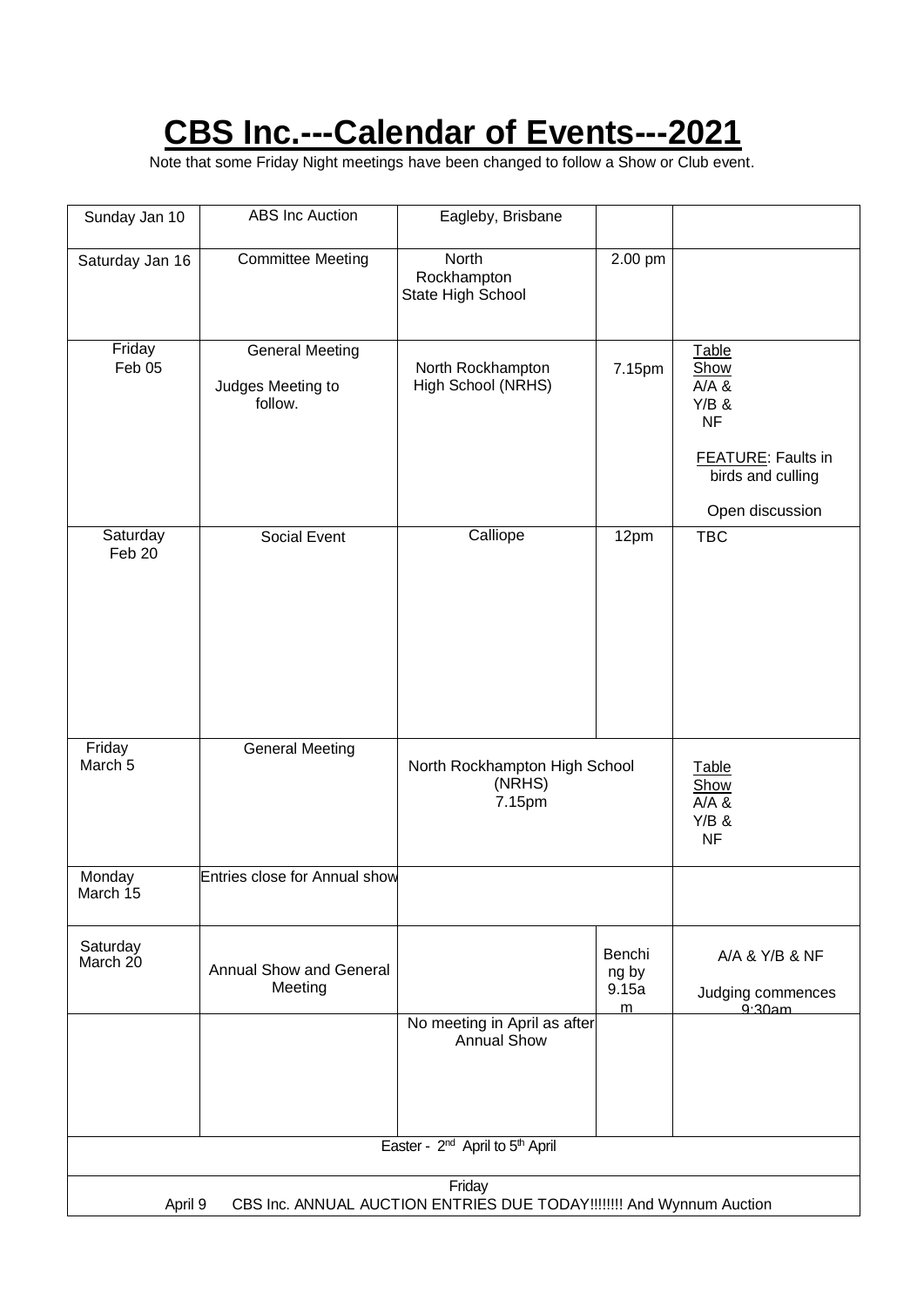| Saturday April 17                          | <b>Committee Meeting</b><br>Committee meeting to<br>discuss Zone & ANBC<br>Agenda Items.                                                                    | North Rockhampton<br>High School                    | 2.00pm                   |                                                                                |  |
|--------------------------------------------|-------------------------------------------------------------------------------------------------------------------------------------------------------------|-----------------------------------------------------|--------------------------|--------------------------------------------------------------------------------|--|
| May General<br>Meeting                     |                                                                                                                                                             | May General Meeting to follow Young Bird Show       |                          |                                                                                |  |
| Monday<br>April 26                         | Entries for Young Bird Show<br>closes 9pm with Show<br>Secretary                                                                                            |                                                     |                          |                                                                                |  |
| Saturday May 01                            | <b>CBS INC YOUNG BIRD</b><br>SELECTION SHOW.<br>May General Meeting to<br>follow this SHOW<br>Draw of CLUB<br>REWARDS for credit of<br>\$200 at CBS Auction | <b>Bird Pavilion</b><br>Mount Larcom<br>Showgrounds | Benching<br>by<br>8.45am | Y/B & NF<br>Judging commences<br>9:00am<br><b>CBS Members Raffle</b><br>drawn. |  |
| Saturday May 22                            | N & C Q Zone:<br>1. Judges Panel &<br>2. Delegates Meeting.                                                                                                 | Townsville                                          |                          | 3:00 pm Judges<br>Meeting TBC 3:30 pm<br>Zone Delegates<br>Meeting TBC         |  |
| Sunday May 23                              | N & C Q ZONE<br><b>CHAMPIONSHIP</b><br>SHOW.                                                                                                                | Townsville                                          |                          | Benching by 8am<br>Judging starts after                                        |  |
| Friday May 28<br>Saturday 29<br>Sunday 30  | ANBC C'SHIP SHOW                                                                                                                                            | Bendigo                                             |                          | See ANBC Website for information and<br>details, e.g., Venue, times, etc.      |  |
| Monday May 31                              | <b>ANBC Delegates</b><br><b>Meeting</b>                                                                                                                     | Bendigo                                             |                          |                                                                                |  |
|                                            |                                                                                                                                                             | NO JUNE MEETING                                     |                          |                                                                                |  |
| Saturday June 12                           | <b>Pre-Auction Dinner</b>                                                                                                                                   | Red Lion Hotel                                      | 6.30 for<br>7.00pm       | Performing Arts Hall<br>opened from 2-4pm for<br>setup & birds to be           |  |
| Sunday June 13                             | <b>ANNUAL WINTER</b><br><b>AUCTION</b>                                                                                                                      | Nth R'ton High<br>School Performing<br>Arts Hall.   | Bench<br>by<br>7.45am    | View<br>8.00am<br>Starts at<br>9:00am                                          |  |
| Saturday<br>July 03                        | <b>General Meeting</b><br><b>Committee Meeting to</b><br>follow GM                                                                                          | Mount Larcom<br>Showgrounds                         | 1.00pm                   | <u>Lawn</u><br>Show<br>A/A &<br>$Y/B$ &<br><b>NF</b><br><b>FEATURE:</b>        |  |
| July BRASEA Auction, STRATHPINE, Brisbane. |                                                                                                                                                             |                                                     |                          |                                                                                |  |
| Saturday<br>July 24                        | Social Event                                                                                                                                                | Raglan or Mount Larcom                              | 12pm                     | <b>TBC</b>                                                                     |  |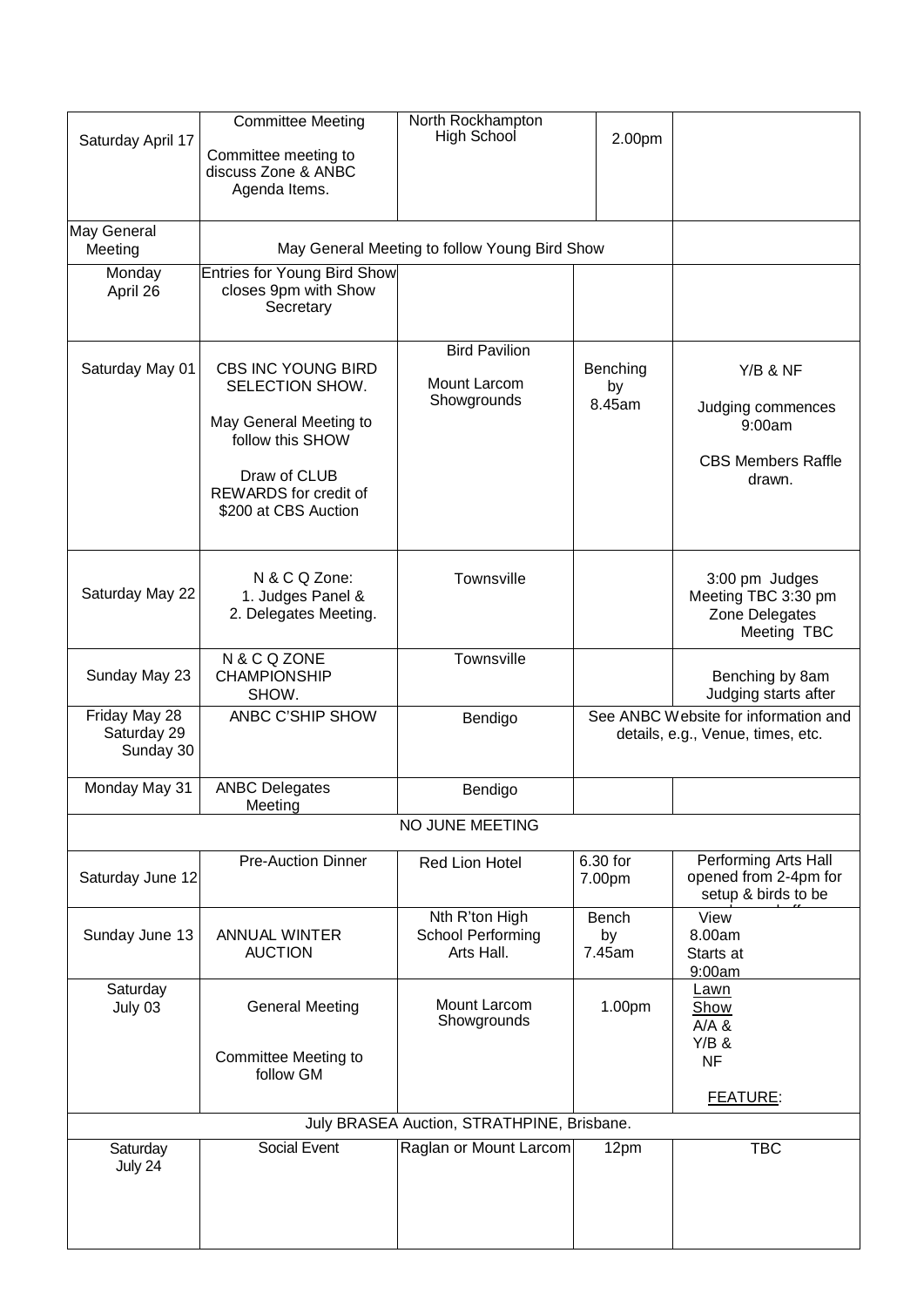| Friday<br>Aug 6             | ANNUAL GENERAL<br><b>MEETING</b><br>General & Judges<br>Meetings to follow                                                                                                                                                                                             | North Rockhampton High<br>School (NRHS)                                | 7.15pm                              | No Table Show or<br><b>FEATURE</b>                                                     |  |
|-----------------------------|------------------------------------------------------------------------------------------------------------------------------------------------------------------------------------------------------------------------------------------------------------------------|------------------------------------------------------------------------|-------------------------------------|----------------------------------------------------------------------------------------|--|
|                             | Saturday Aug Newcastle Auction                                                                                                                                                                                                                                         |                                                                        |                                     |                                                                                        |  |
| August<br>28th              | Visit to ??? Aviary To Be<br>Confirmed<br><b>Attend Pine Rivers Annual</b><br>Auction                                                                                                                                                                                  | <b>CLUB ANNUAL</b><br><b>EVENT</b>                                     | Depart early<br>Saturday<br>morning |                                                                                        |  |
| Friday<br>Sept 03           | <b>General Meeting</b>                                                                                                                                                                                                                                                 | <b>NRHS</b>                                                            | 7.15pm                              | <b>Table Show</b><br>A/A & Y/B & N/F<br><b>FEATURE:</b><br>Red Eyes                    |  |
| Friday Sept 03              | <b>Committee Meeting</b>                                                                                                                                                                                                                                               | North Rockhampton High<br>School                                       |                                     | After general meeting                                                                  |  |
| Monday Sept 20              | <b>Entries for Young Bird Show</b><br>closes 9pm with Show<br>Secretary                                                                                                                                                                                                |                                                                        |                                     |                                                                                        |  |
| Saturday Sept 25            | <b>BREEDERS SHOW</b><br>BIRD OF YEAR 2020<br>(Winners from All Shows<br>from November Breeder's<br>Show 2019 to October<br>2020 Table Show are<br>eligible and will be judged<br>at this Show)<br>Judge: TBA<br><b>October General Meeting</b><br>to follow this Show. | North R'ton High<br>Performing Arts<br>Centre (PAC)<br>Simpson Street. | Benching<br>by<br>8.45am            | A/A & Y/B & NF<br>Judging commences<br>9:00am                                          |  |
| Friday<br>Nov 05            | <b>General Meeting</b>                                                                                                                                                                                                                                                 | <b>NRHS</b>                                                            | 7.15pm                              | <b>Table Show</b><br>A/A & Y/B & N/F<br>FEATURE:<br>What is a Normal and<br>Greygreens |  |
| Sunday<br>Nov <sub>21</sub> | <b>CHRISTMAS CLUB</b><br>BREAKUP,<br>including final meeting of<br>the year. (December<br>General Meeting).                                                                                                                                                            | $TBA -$                                                                | 12pm                                | Lu<br>nc<br>h                                                                          |  |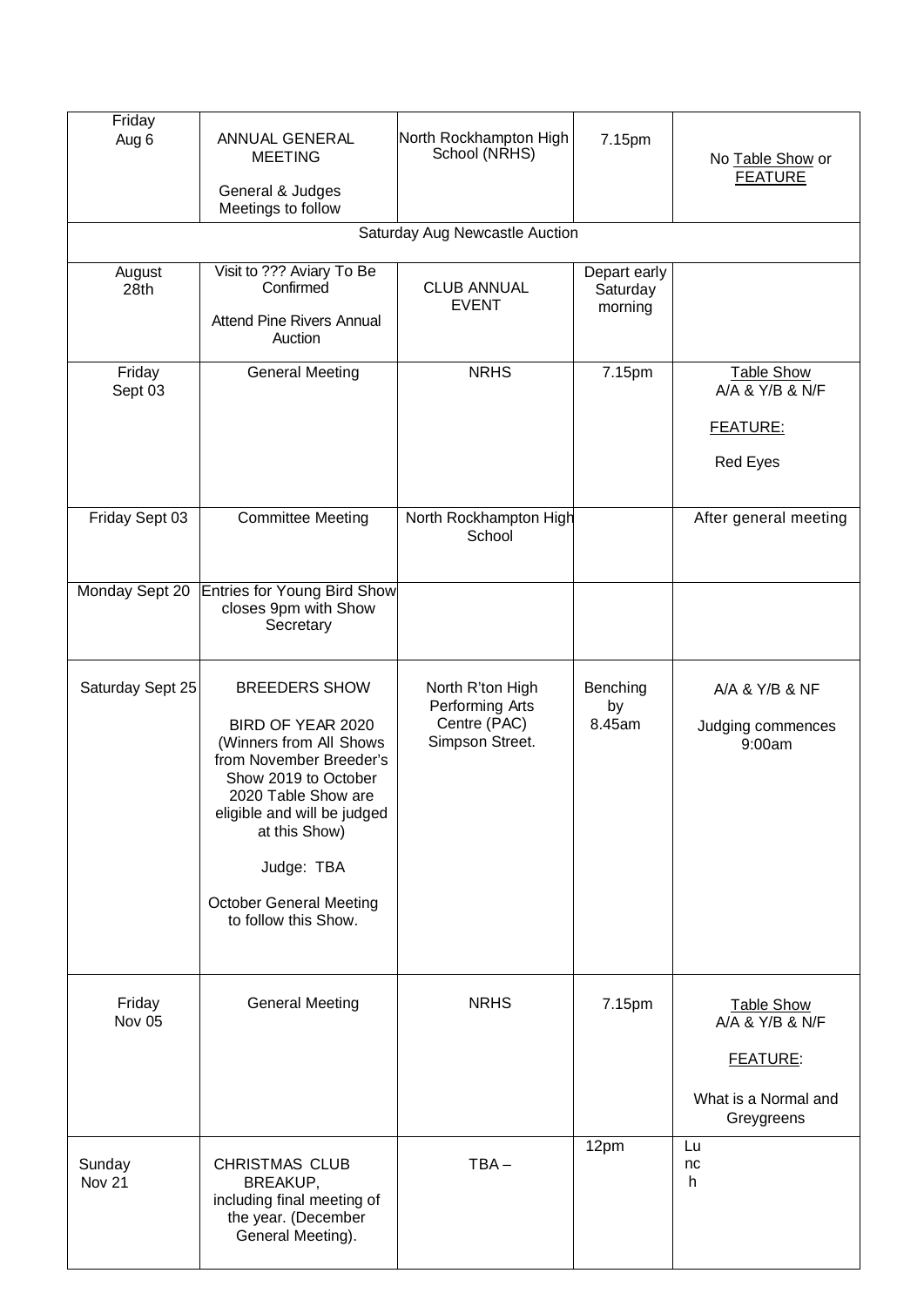

We are

South East Queensland's

**Distr** 

We have an extensive range of high quality products to cover all your needs... So no matter where you are, or what you can find it here! Look no more...

OCALLY OWN

We know that once you see the quality and durability of our pet supplies, you're going to tell all of your friends about us.



**Coop Cups** 

**Stoneware Bowls** 

butor

If you've got any special requests - or if you're looking for something & it's not here yet, just contact one of our service representatives a call or send us an email and we'll endeavour to have the item, sourced and made available to you!

**THINK ABOUT IT - EVERYONE WINS** 

#### www.jjspetsupplies.com.au Email: sales@jjspetsupplies.com **Telephone: 07 3200 0232**



**Nest Boxes** 

**Train Cages** 



JJ's Pet Supplies can supply fine quality nest boxes, breeding cages and Carry cages.

We are the manufacture, so we can customize to your requirements. Our prices are simply Irresistible!